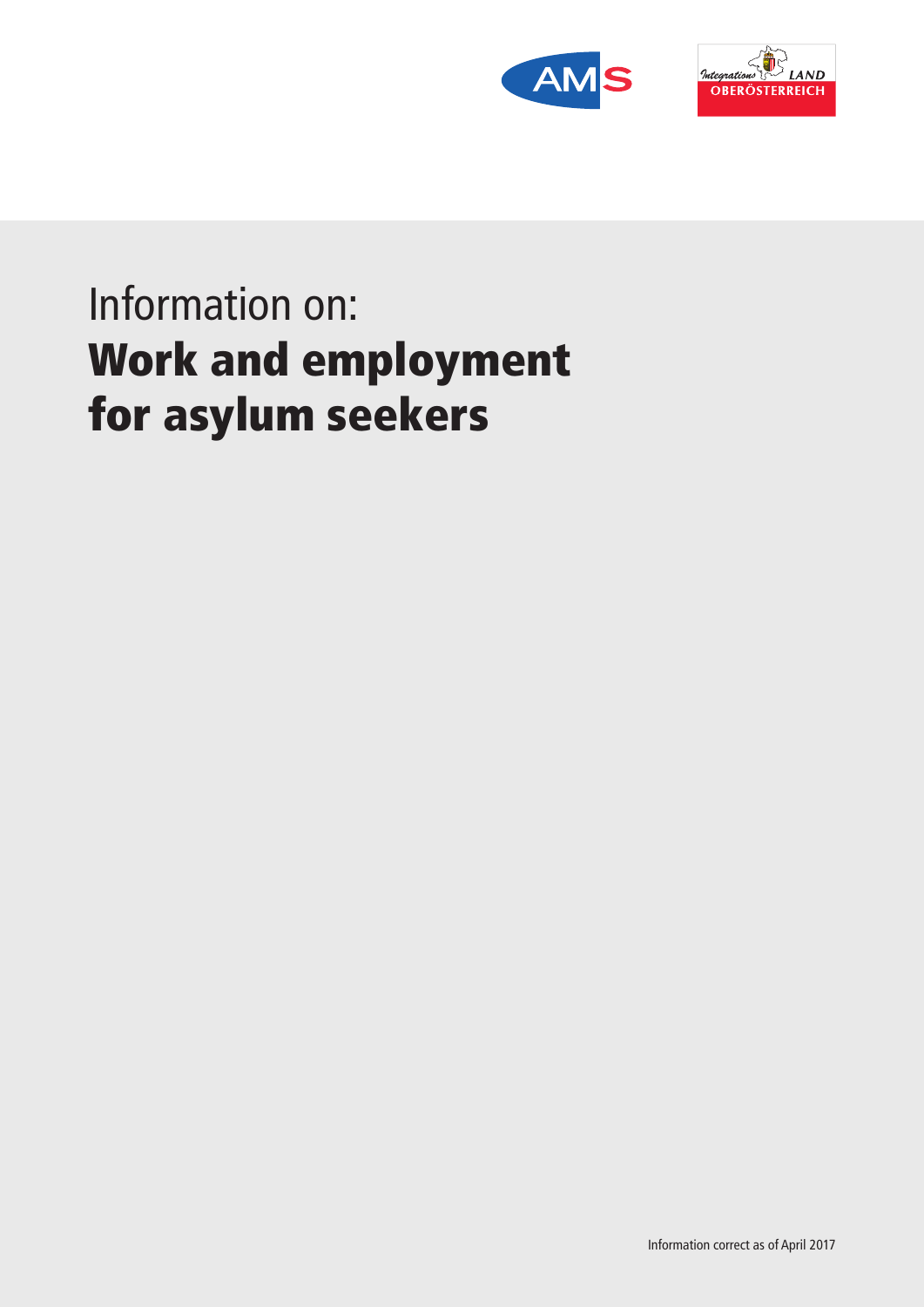



## Preface



Work is a key: a key to finding a new home, a key to independence, and an opportunity to give something back. It is therefore important that asylum seekers are not forced to wait months or years for final notification of their asylum status before they are allowed to work. Access to the labour market requires that qualifications obtained in the country of origin are quickly recognised. Equally, conclusions need to be drawn from the Upper Austrian Qualification Check (Qualifizierungscheck) by launching a skills offensive which is geared to the needs of the employment market in Upper Austria. In regards to integration, it is also vital that asylum seekers make the most of their time before they are notified of their status regarding asylum. In many areas we have managed to initiate reforms which, I hope, the Federal Government will implement soon. The challenges may be great, but together we can overcome them.

A significant number of refugees are highly qualified and have valuable skills. We offer training and education opportunities for many others. A wide selection of projects, courses, training opportunities and consultation services are offered in Upper Austria for asylum seekers, foreign nationals with entitlement to asylum, and other migrants in this regard. At this point, I also refer the reader to the website www.wegweiser-integration-arbeit.at. It contains all kinds of useful information and details of contact points with regard to the issue of integration and work.

**Rudi Anschober Upper Austrian Minister for Integration**



### **Employment is a central pillar of successful integration**

The Public Employment Service (AMS) pursues the central goal of offering a bridge between people and employment opportunities. In this sense, the role of mediator must benefit both job seekers and companies looking for staff. As a result, the AMS plays a major role in ensuring social stability.

Under current legislation, asylum seekers are only allowed limited access to the labour market. Therefore, as Director of the Public Employment Service in Upper Austria (AMS OÖ), it is extremely important for me to provide comprehensive information to asylum seekers and support organisations, and to point out existing work and employment opportunities in the current labour market.

The social partners serving on the Executive Board of the Upper Austrian AMS also support the goal of enabling asylum seekers to gain early access to the labour market in the event that open vacancies cannot be filled with Austrian staff.

In addition to learning the German language, participation in the labour market is indisputably the most important aspect of integration into our society.

**Gerhard Straßer Director of the Public Employment Service in Upper Austria (AMS OÖ)**

Gerhard Schafen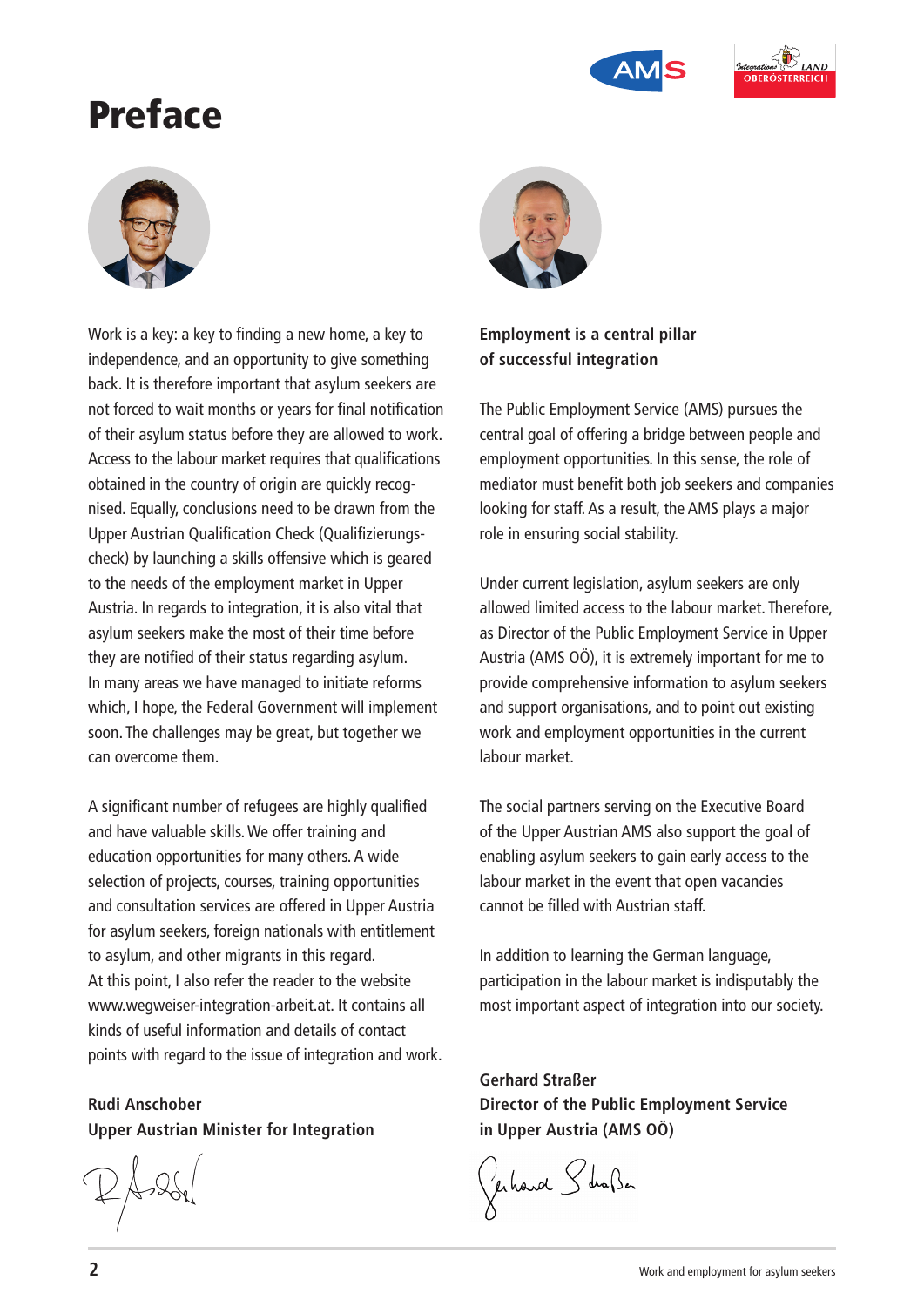



## 1. Basic information in regard to employment and asylum seekers

### **In general**

Under the provisions of the Act Governing the Employment of Foreign Nationals (**Ausländerbeschäftigungsgesetz**), asylum seekers are largely excluded from free access to the labour market. This also applies to marginal employment (**geringfügige Beschäftigung**).

Refugees have a choice of seven routes to employment under this basic principle:

- **1. Ancillary activities in asylum seeker accommodation**
- **2. Seasonal employment**
- **3. Self-employment**
- **4. Community work**
- **5. Apprenticeships for asylum seekers**
- **6. Voluntary traineeships, summer traineeships and internships**
- **7. Service Employment Cheque**

**Seasonal employment** and jobs arising within the framework of **apprenticeships** require an employment permit (**Beschäftigungsbewilligung**) to be issued by the Public Employment Service (**AMS**).

**Voluntary traineeships** must be reported to the **AMS**. The **AMS** shall issue a confirmation of notification (**Anzeigenbestätigung**) providing that all requirements are met.

Asylum seekers may become self-employed (**selbstständig tätig**) providing that certain conditions are met.

Importantly, community work (**gemeinnützige Beschäftigung**) at **Federal, provincial and municipal level** shall only be deemed admissible providing that it is carried out free from commercial motivation and in avoidance of competition with commercial providers, or of workers customarily employed for such purposes.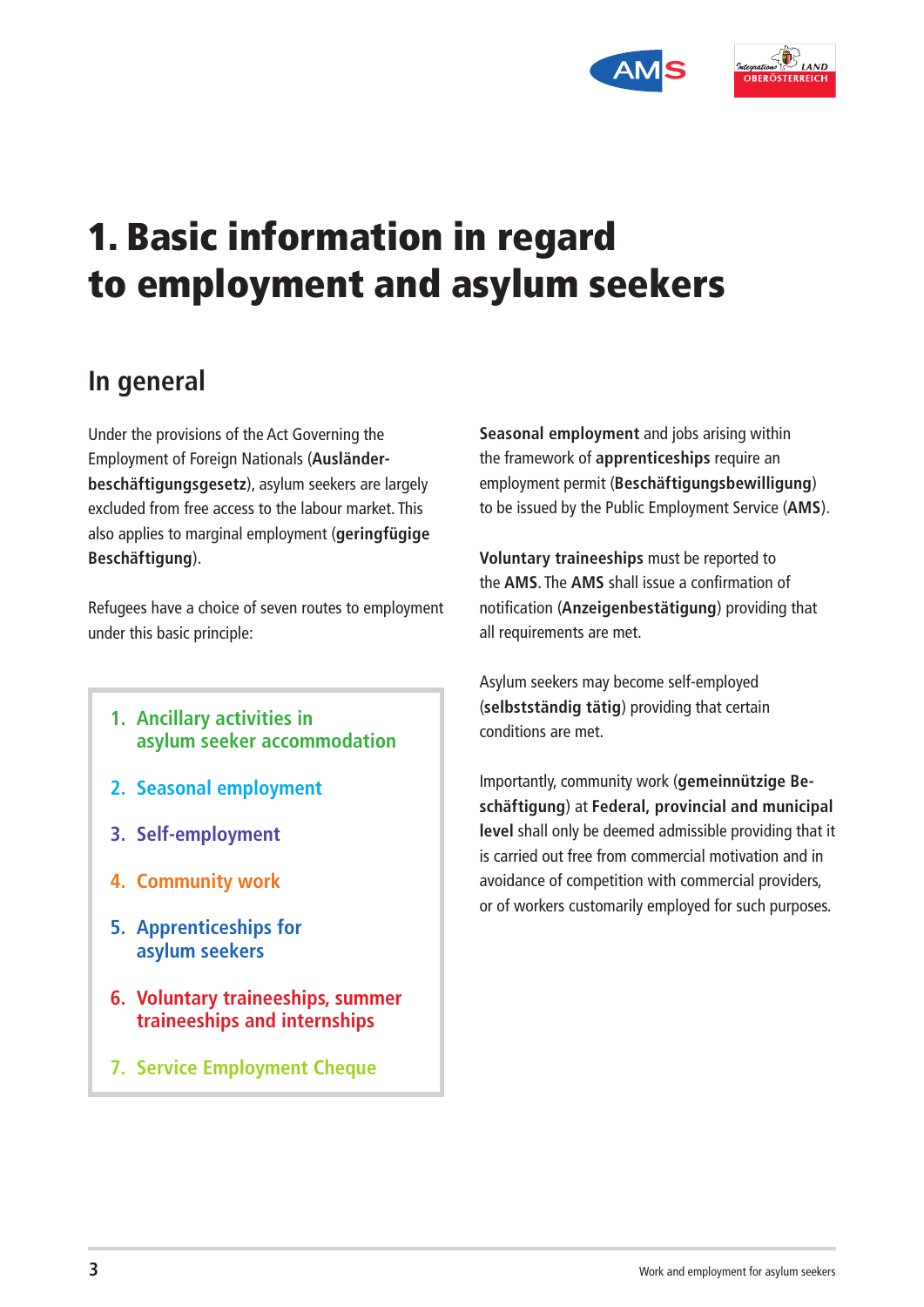



### **Technical terms used in this brochure**

### **AMS:**

The Austrian Public Employment Service.

### **Asylwerbende**

#### **("asylum seeker"):**

Foreign nationals who have submitted an application for international protection and who await final, legally binding notification that their application has been approved, terminated or is devoid of purpose upon completion of the asylum verification process. Such foreign nationals have restricted access to authorised employment.

### **Asylberechtigte**

#### **("persons with authorised asylum status"):**

Foreign nationals who have completed the asylum procedure and have legally been recognised as refugees under the Geneva Convention. Consequently, they have right of residence in Austria. Such foreign nationals have unrestricted access to the Austrian labour market.

### **Subsidiär Schutzberechtigte**

**("persons with subsidiary protection status"):** Although such persons have not been recognised as refugees under the Geneva Convention, they have a temporary residence permit which can be renewed. Such foreign nationals have unrestricted access to the Austrian labour market.

#### **Beschäftigungsbewilligung ("employment permit"):**

This form of authorisation is issued under the Act Governing the Employment of Foreign Nationals (**Ausländerbeschäftigungsgesetz**). The company must submit the application for an employment permit on behalf of the asylum seeker to the **AMS**. The **AMS** shall refer to current legislation in order to assess whether all requirements have been met (such as the labour market review - **Arbeitsmarktprüfung**) and

communicate the decision to the employer the asylum seeker. Upon receipt of positive notification in regard to asylum status, an employment permit shall be issued to the company providing that the latter complies with current legal provisions in regard to wage and working conditions.

### **Grundversorgung**

#### **("basic subsistence")**

Provisions for basic subsistence are intended to ensure temporary **subsistence for foreign citizens requiring aid and protection**. Basic subsistence includes housing in suitable accommodation, meals and health care. The primary target groups for basic subsistence are asylum seekers and persons with subsidiary protection status. Foreign nationals are deemed needy (**hilfsbedürftig**) if they do not generate income of their own or cannot cover their basic subsistence needs from their own resources.

The following should be noted if, as a result, foreign nationals generate income of any kind while receiving basic subsistence allowances (**Grundversorgungsleistungen**): Under sections 2-5 of the Upper Austrian Primary Care Act 2006 (**§§ 2-5 Oö. Grundversorgungsgesetz 2006**), those seeking and receiving assistance (**Hilfesuchende** and **Hilfeempfänger**) are required to assist in the determination of such need for assistance and to announce changes in this regard without delay. In the event that tax-deductible thresholds are exceeded (see the remarks concerning unskilled work in asylum seeker accommodation), a corresponding contribution / compensation must be paid to offset the costs incurred. Despite this requirement, foreign nationals who are not engaged in work shall explicitly not be financially disadvantaged against those pursuing a legally authorised form of employment.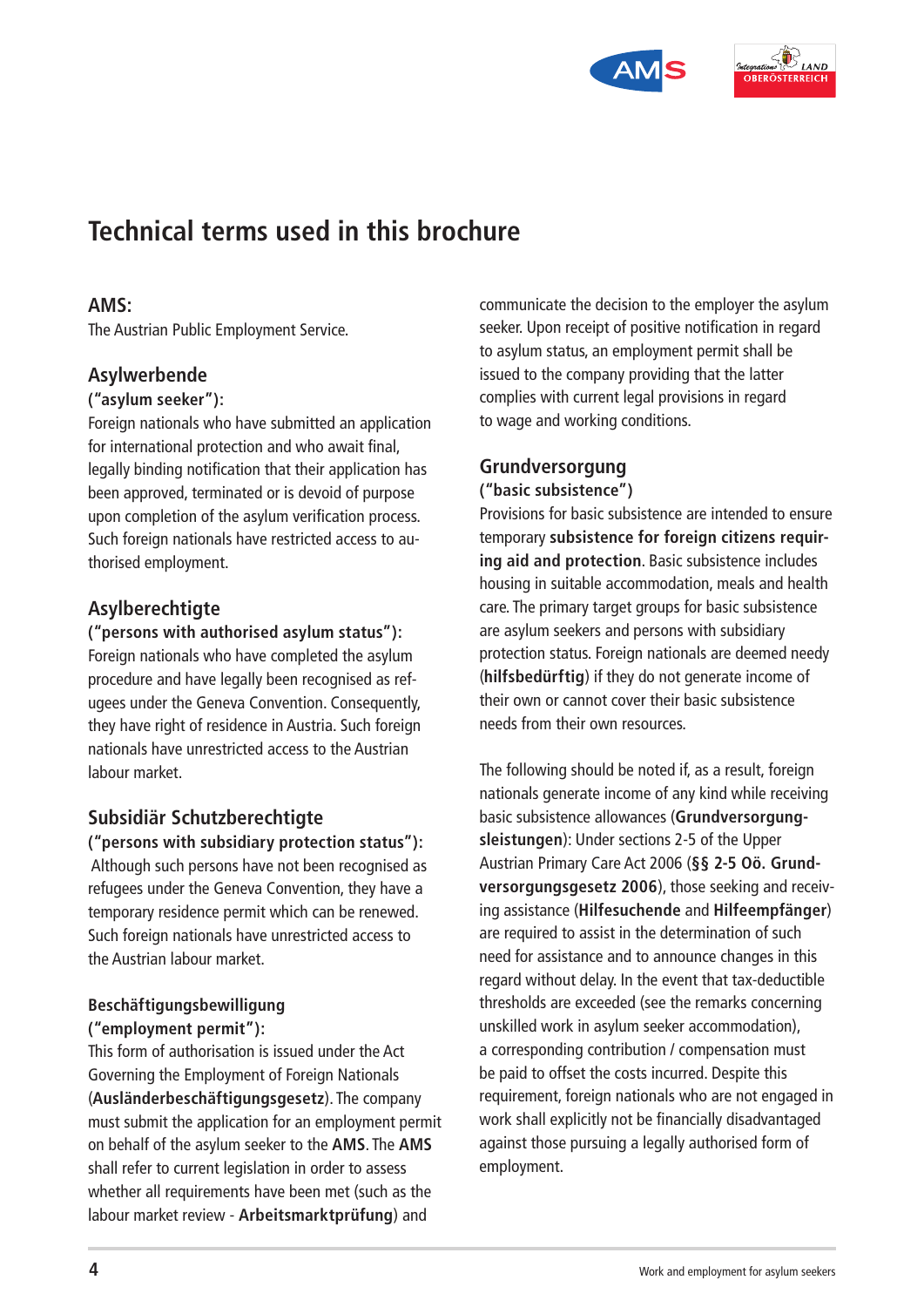



## 2. Work and employment opportunities during the asylum procedure

### **1. Unskilled work in asylum-seeker accommodation**

This refers to work carried out in organised accommodation in direct connection with the lodging. It includes payment of a contribution towards the work performed (**Anerkennungsbeitrag**).

### **2. Seasonal employment**

This form of employment refers to:

- agriculture and forestry
- winter and summer tourism

An **AMS** employment permit (**Beschäftigungsbewilligung**) is required.

### **3. Self-employment**

Asylum seekers can become self-employed in certain fields of employment, starting from the fourth month after admission to the asylum procedure.

### **4. Community work**

Unskilled work for Federal, Provincial or municipal authorities including payment of a contribution towards the work performed (**Anerkennungsbeitrag**).

### **5. Apprenticeships for asylum seekers up to the age of 25**

Any form of employment requires an **AMS** employment permit to be issued for the duration of the apprenticeship.

### **6. Voluntary traineeships, summer traineeships and internships**

These require a confirmation of notification (**Anzeigebestätigung**) from the AMS.

### **7. Service Employment Cheque**

After three months following an application to the asylum procedure, asylum seekers are permitted to provide services in private households in keeping with the Service Employment Cheque Act (**Dienstleistungsscheckgesetz**).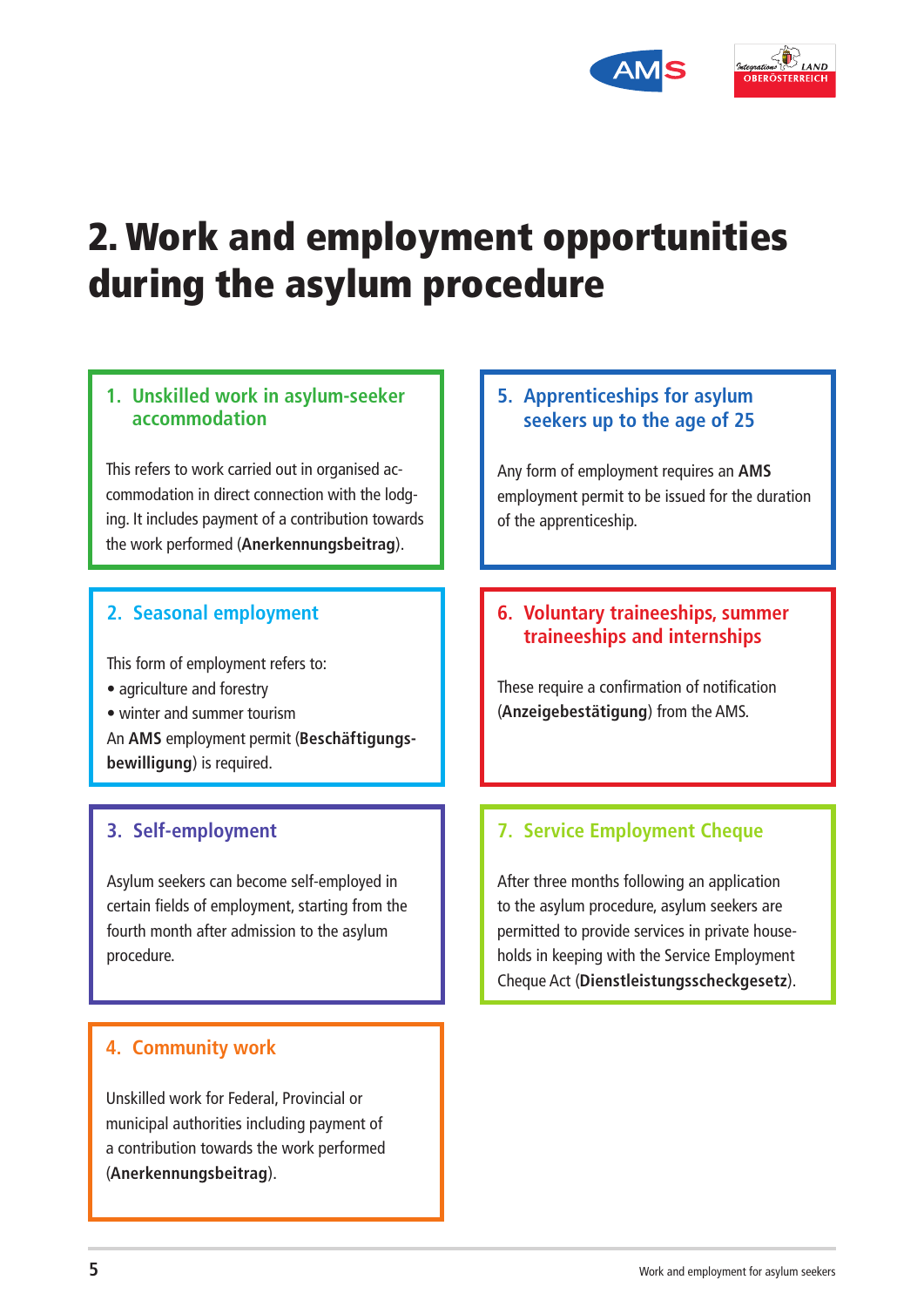



### **1. Unskilled work in asylum-seeker accommodation**

Subject to their consent, asylum-seekers and foreign nationals housed in asylum-seeker accommodation are permitted to carry out unskilled work directly related to their accommodation (such as cleaning or maintenance). A recognition of the work performed (known as an **Anerkennungsbeitrag**) shall be paid, amounting to  $\in$  3 to  $\epsilon$  5 per hour. This recognition of work performed is not considered taxable income and is therefore be exempt from the obligation to pay income tax. Performance of this activity shall not constitute an employment relationship (**Dienstverhältnis**). The remunerated activity shall not lead to any reduction in the basic subsistence allowance (**Grundversorgungsleistung**) in the event that it less than the current tax-deductible allowance of  $\in$  110 per month  $(+\infty)$  80 for each additional family member). In the event that the limit of this tax-deductible allowance is exceeded, a calculation of the excess amount shall follow in addition to an assessment whether and to what extent a reduction of the basic subsistence allowance shall apply.

**Important:** anyone who does not work shall not be disadvantaged under this provision. In principle, work shall lead to an improvement of the asylum-seeker's financial situation. In addition, it is intended to support the goals of integration, to create a diversion from time spent waiting for other documents to be issued and to bolster self-satisfaction and self-confidence.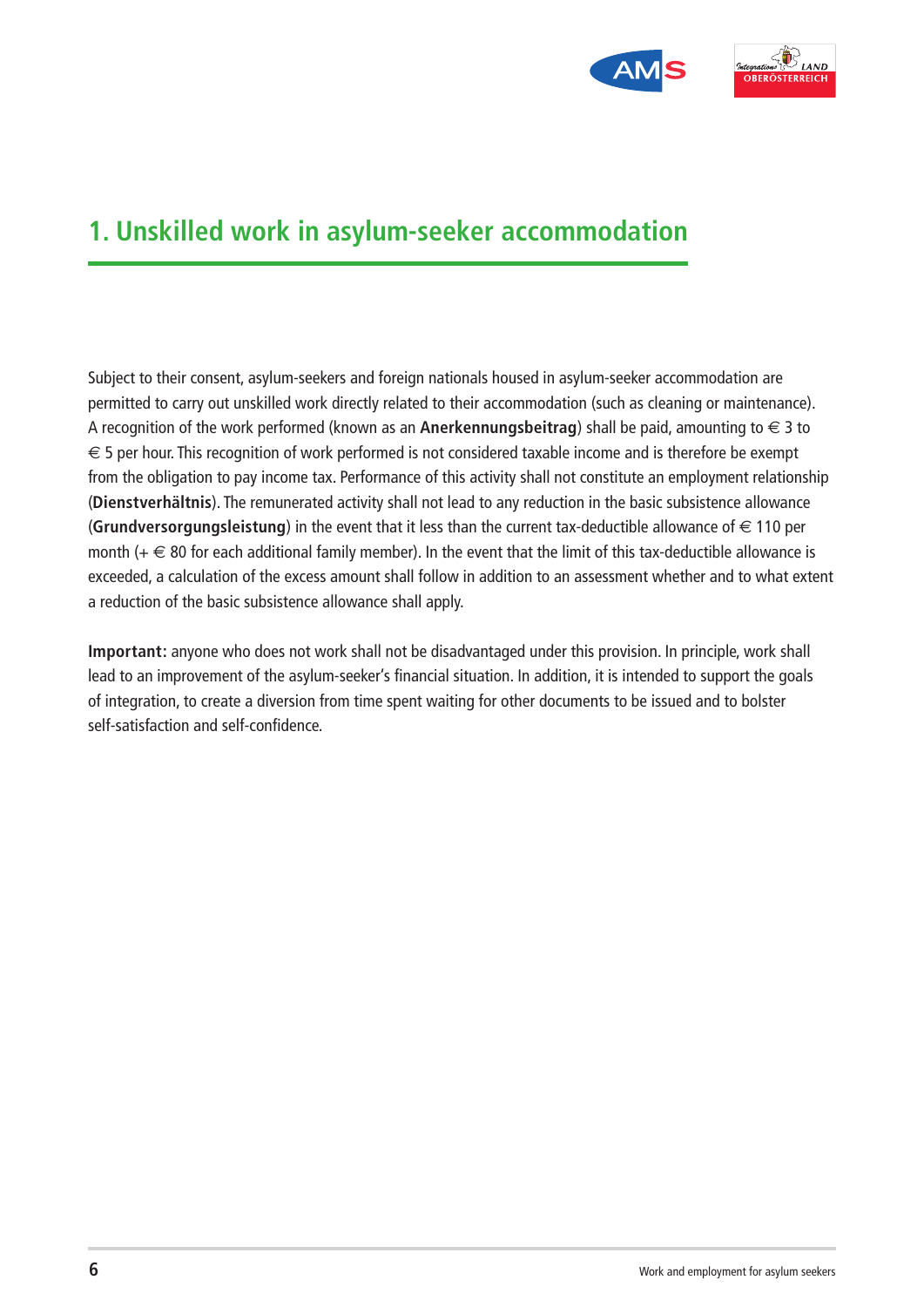

### **2. Seasonal employment**

Starting from the third month of admission to the asylum procedure, asylum seekers require an employment permit from the **AMS** to carry out seasonal employment.

Employment (**Beschäftigung**) in this sense refers to the areas of agriculture and forestry, and of winter and summer tourism and is subject to a quota system. The quotas are issued by Federal Ministry of Labour, Social Affairs and Consumer Protection (**BMASK, Bundesministerium für Arbeit, Soziales und Konsumentenschutz**). In these areas of employment, asylum seekers may work up to up to a maximum of 6 months per quota, up to a maximum of 12 months within 14 months.

An **AMS** employment permit (**Beschäftigungsbewilligung**) is required for this activity. This means that the company submits the application on behalf of the asylum seeker. The **AMS** shall ascertain whether all legal requirements have been met and communicate its decision both to the employer and to the asylum seeker for his or her information.

After a favourable decision has been received from the **AMS**, the asylum seeker is permitted to start work at this company in accordance with statutory wage and working conditions. This employment relationship requires compulsory social insurance (**Sozialversicherung**). The employer must submit the appropriate application to the regional health insurance fund (**Gebietskrankenkasse**).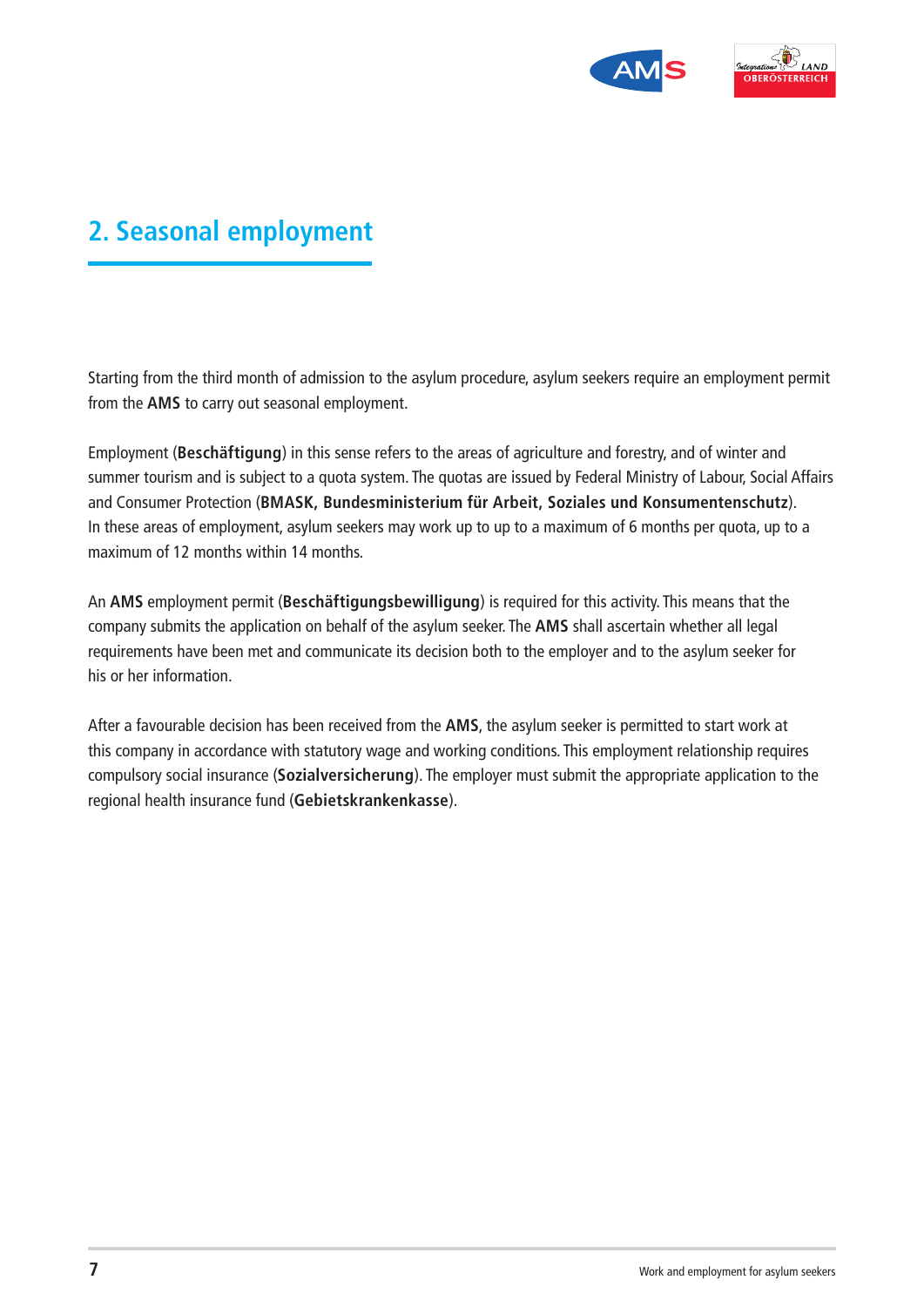

### **3. Self-employment**

Asylum seekers are not allowed to become self-employed (**eine selbstständige Tätigkeit ausüben**) for the first three months after submission of their asylum application. The start and end of self-employment must be reported to the responsible authority. The responsible authority can be the trade authority (**Gewerbebehörde**), district commission (**Bezirkshauptmannschaft**) or the municipal authority (**Magistrat**). In addition, any instance of self-employment must be registered with the tax authority (**Finanzverwaltung**) and the social insurance fund for trade and industry (**Sozialversicherung der gewerblichen Wirtschaft**). Many kinds of self-employment also require a trade licence (**Gewerbeberechtigung**). In some areas of employment, proof of professional qualifications is required in order to carry out self-employed work.

For this reason, we highly recommend that asylum seekers seek clarification with the Chamber of Commerce (**Wirtschaftskammer**) responsible for the particular region. In addition, a detailed examination is required to establish whether the planned activity actually constitutes self-employment, since a subsequent conversion of self-employment status into genuine or free service contracts has far-reaching consequences for all the parties concerned.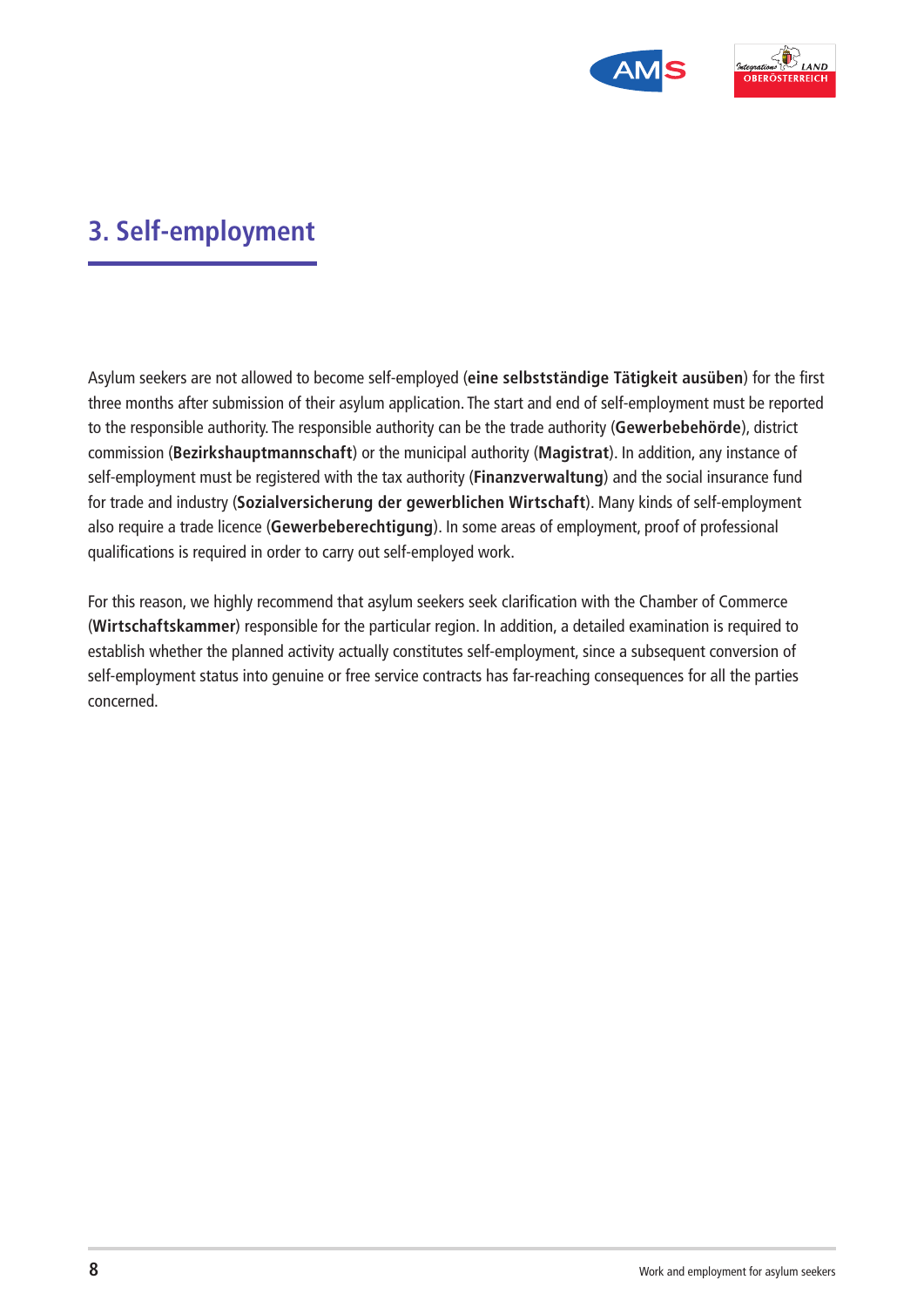



### **4. Community service**

Asylum seekers and foreign nationals who are housed in a care facility operated by federal or provincial authorities have the opportunity to carry out unskilled community service work (**eine gemeinnützige Tätigkeit**) on behalf of the federal, provincial and municipal authorities. Unskilled work is deemed community service if it for the benefit of the general public, as represented by the respective local authority (**Gebietskörperschaft**), and/or has a socially beneficial character, or is related to a specific event or project, and is not intended as permanent employment. Importantly, and at the same time, such activities must not replace or endanger existing work places or job opportunities. Please refer to the section "Unskilled work in asylum seeker accommodation" on page 6 for details of the recognition of work contribution (**Anerkennungsbeitrag**) and tax allowance (**Freibetrag**). A tax allowance of  $\epsilon$  110 shall be used as a benchmark for the number of hours expended on the unskilled activity. Tax deductions exceeding this amount shall only be granted in exceptional cases and must be justified in accordance with the regulation governing short-term employment agreements.

**Insurance:** Asylum seekers with a basic subsistence (**Grundversorgung**) allowance are usually covered by the health insurance scheme (**Krankenversicherung**) provided by the local health insurance fund (**GKK, Gebietskrankenkasse**). We recommend that asylum seekers take out accident insurance (**Unfallversicherung**), and, if necessary, appropriate liability insurance (**Haftpflichtversicherung**) with the local and regional authorities (**Gebietskörperschaften**).

For a collection of examples of areas in which community service work can be performed, please refer to the following link:

www.bmi.gv.at/cms/bmi\_asyl\_betreuung/\_news/bmi.aspx?id=4C62436A587450676C49513D & page = 0 & view = 1

### **Examples:**

- Support before / during / after events organised by the local or regional authority (sports events, cultural events, various events in the field of integration, environmental protection projects, books flea markets organised by municipal libraries, etc.),
- Maintenance of public parks and public sports facilities, etc.,
- Winter services (clearing snow from public highways, pavements, footpaths and school playgrounds, etc.),
- Care and visiting services for senior citizens,
- The school traffic warden service (**Schülerlotsendienst**) this service enables pupils to safely cross the road before and after school.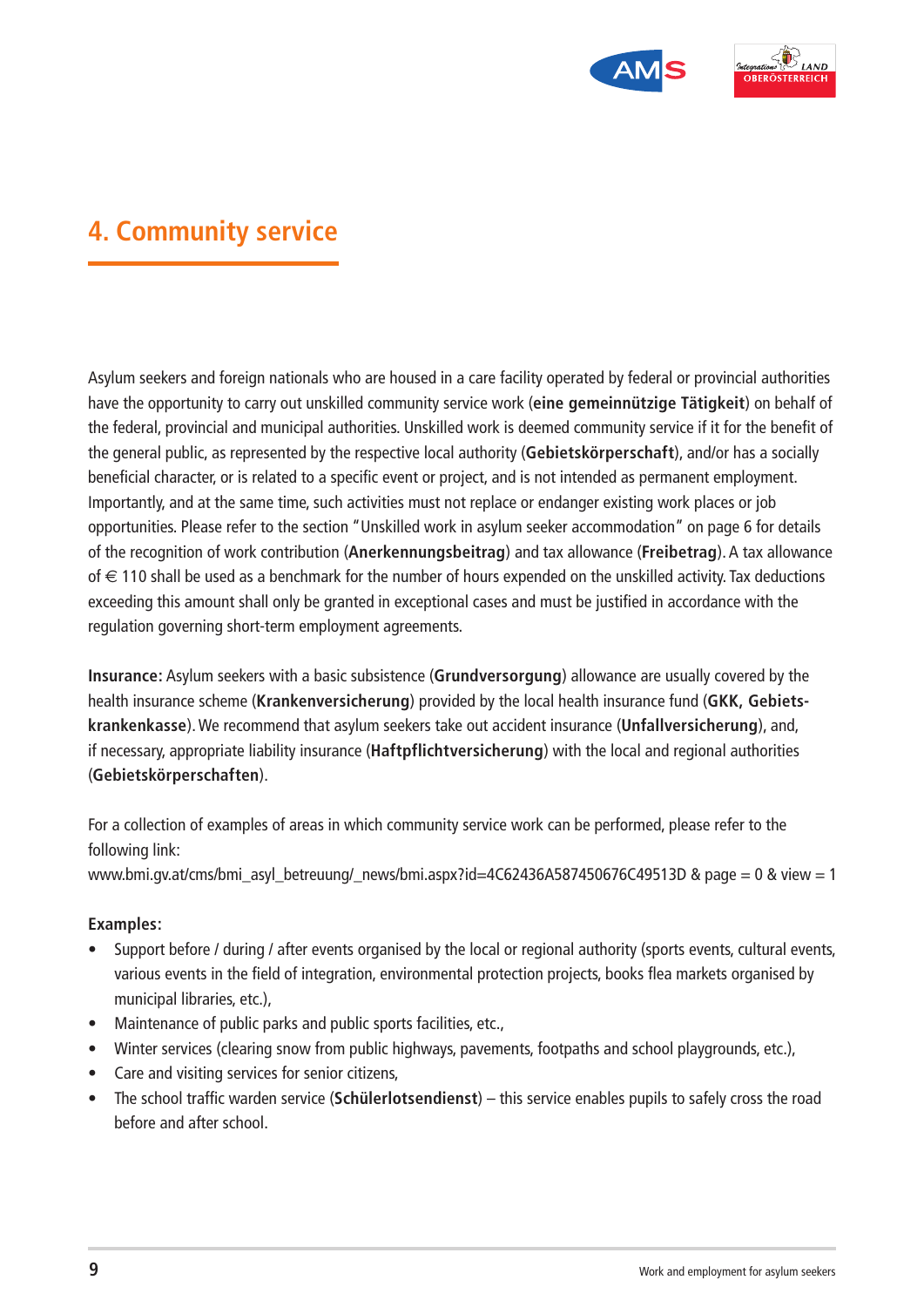



### **5. Apprenticeships for asylum seekers**

Asylum seekers can complete an apprenticeship under certain conditions. This type of employment requires an employment permit to be issued by the **AMS**. The permit is issued for the entire duration of the apprenticeship and the **Behaltefrist** (retention period).

### **Conditions for issuing the apprenticeship employment permit:**

- The asylum seeker must not be over the age of 24 at the time of submitting the application.
- For all fields of occupation in which a permit is to be granted, there must are a proven shortage of apprentices. The apprentice shortage must be established by a specific replacement worker procedure (**Ersatzkraftverfahren**) or an investigation of the labour market (**Arbeitsmarktprüfung**).
- The asylum procedure must not yet have resulted in a negative decision with legally binding force and without further avenue of appeal.
- The regional advisory council (**Regionalbeirat**) must unanimously agree to issue of the permit.

This employment relationship requires compulsory social insurance. The employer must submit the appropriate application to the regional health insurance fund (**Gebietskrankenkasse**).

In all cases, an **ArbeitgeberIn** (employer) must already have offered a specific apprenticeship place. Restricted **AMS** authorisation to seek work (**eine eingeschränkte Vormerkung zur Arbeitssuche**) is only possible only for occupational groups listed in the **AMS** apprentice shortage list (**Lehrstellenmangelliste des AMS**) as well as understaffed professions (**Mangelberufe**) requiring a completed apprenticeship which are listed in the context of the red-white-red card (**Rot-Weiß-Rot-Karte**) scheme for skilled workers in understaffed professions.

The apprentice shortage list is available at www.ams.at/service-arbeitsuchende/download-formulare (information for foreign citizens).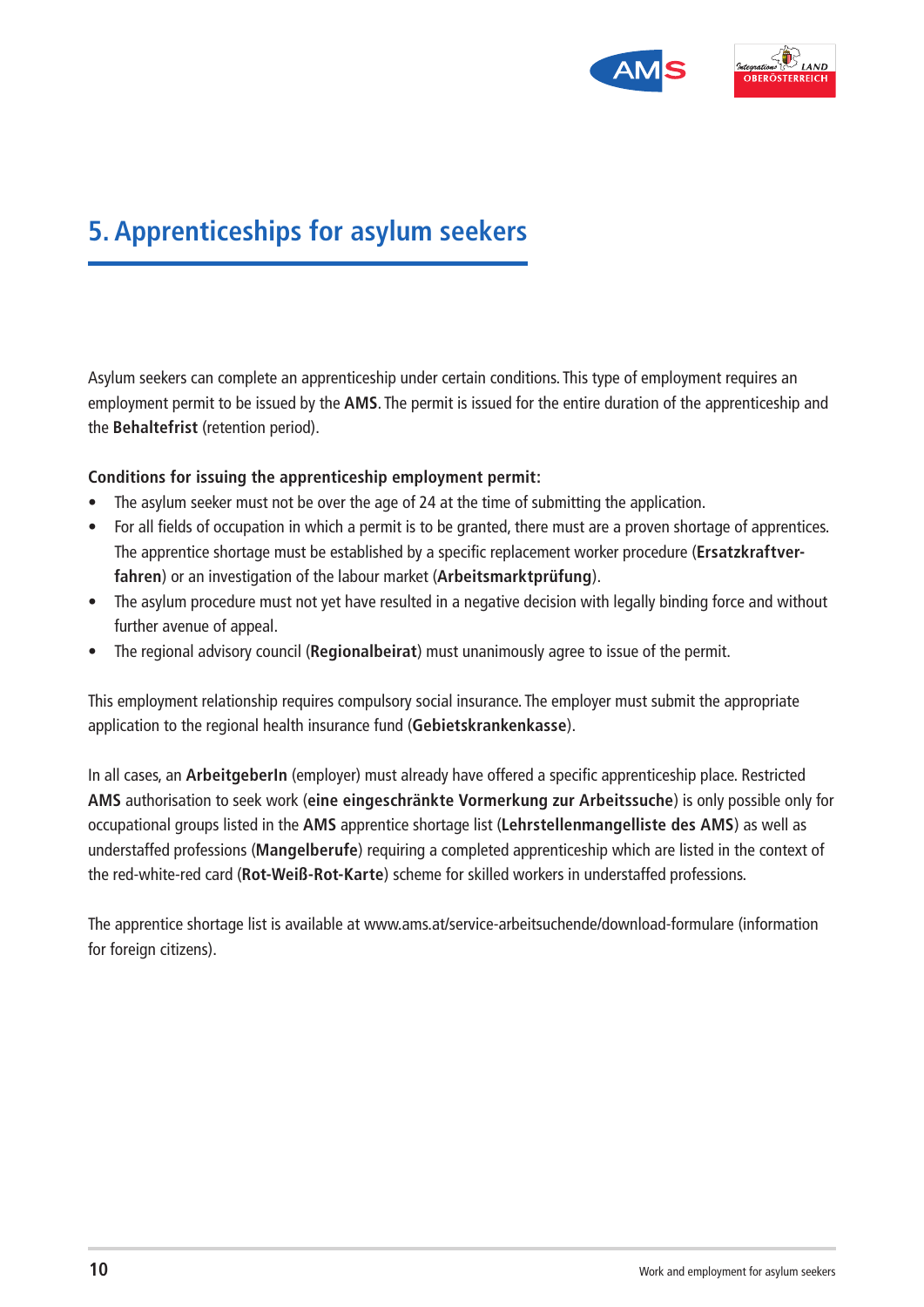

### **6. Voluntary traineeships, summer traineeships and internships**

### **1. General conditions / legal basis (§ 3 Abs. 5 AuslBG – article 3, paragraph (5) of the Act Governing the Employment of Foreign Nationals):**

#### **Foreign nationals**

- (a) who are employed for up to three months within a calendar year exclusively for the purpose of upgrading and applying knowledge to acquire skills for practice without the obligation without the obligation to work and without any entitlement to pay (voluntary trainees)
	- **or**
- (b) who are employed as summer trainees or interns

shall not require any employment permit. If foreign nationals do unskilled work, simple semi-skilled work or work on construction sites, they shall not be considered voluntary trainees within the meaning of this Federal Act. Summer traineeships or internships within the meaning of this Federal Act shall only mean jobs required of students attending some regular training or study course at an officially recognised domestic educational establishment. Employment of a foreign voluntary trainee or summer trainee or intern shall be notified by the owner of the company where the foreign national is supposed to work, not later than two weeks prior to job take-up, to the competent regional AMS office and the competent fiscal authority pursuant to the provisions of the Fiscal Administration Act (**AVOG, Abgabenverwaltungsorganisationsgesetz**), Federal Law Gazette no. 18/1975. The competent regional AMS office shall issue a confirmation of notification (**Anzeigebestätigung**) within two weeks. Upon expiry of this period, however, such a job may be taken up even if no such confirmation has been issued by then. If after expiry of this period the AMS refuses to issue a confirmation of notification, the job already taken up shall be discontinued without delay, however not later than one week after service of refusal. Confirmation of notification shall be issued only if the actual economic content of the intended job corresponds beyond doubt to that of a voluntary traineeship or summer traineeship or internship.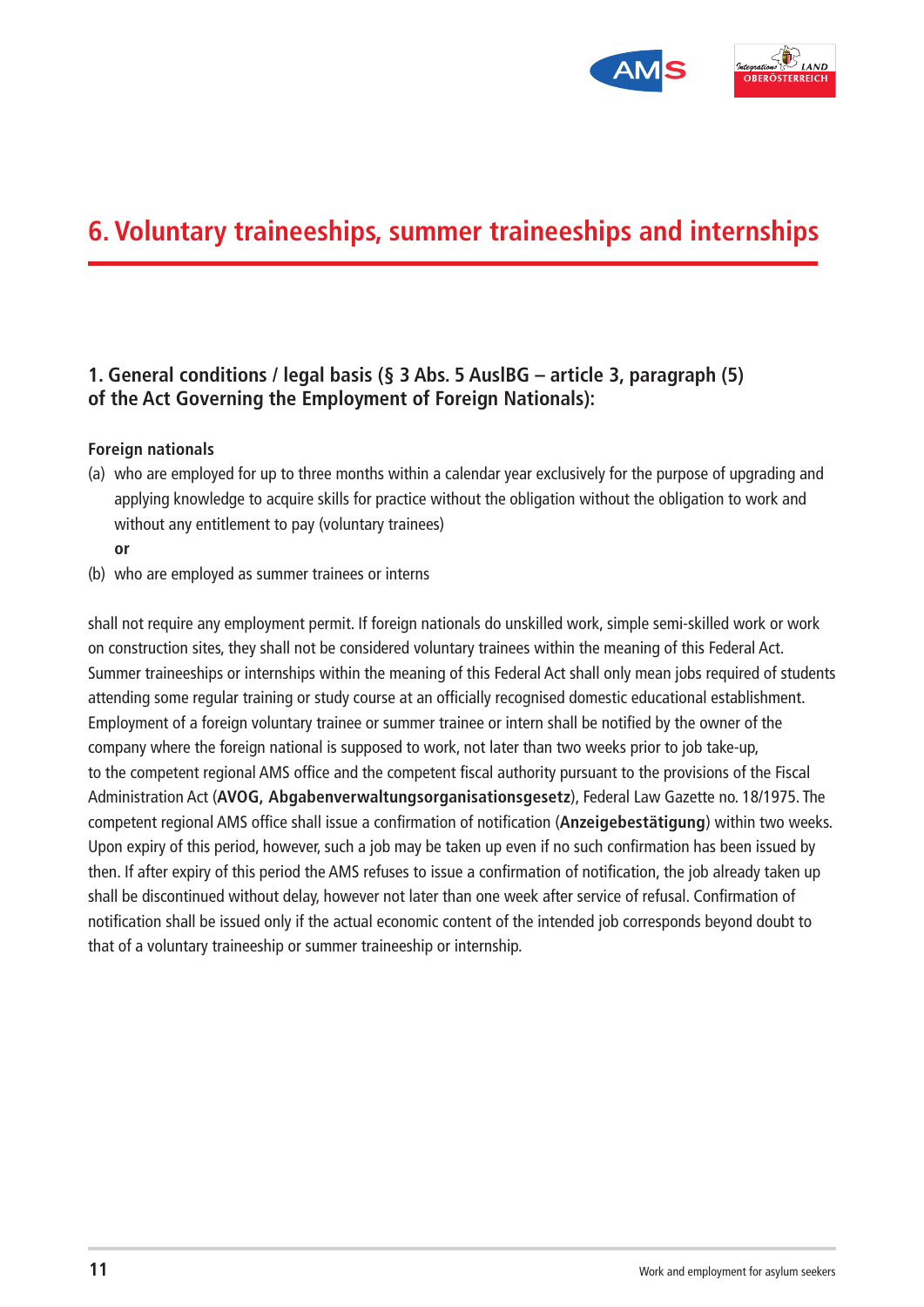



### **2. Summary:**

The following summary includes the above mentioned legal basis (**rechtliche Grundlagen**) and the advanced interpretation of the voluntary traineeship for asylum seekers. The latter takes into account considerations in regard to social and integration policy, and is based on the decree of 25 January 2017, **BMASK-435.006/0012-VI/B/7/2016**. Both the legal basis and advanced interpretation should jointly be taken into consideration.

### **Summer traineeships and internships:**

- compulsory work placements within the framework of school/university education;
- employer to submit application using the confirmation of notification;
- at least 2 weeks before the start of training:
- entitlement to fair remuneration:
- performance of summer traineeships and internships during or immediately after completion of the education / training course (even during the holidays).

### **Voluntary traineeships:**

- unremunerated, voluntary and not bound by directives or instructions;
- also possible for asylum seekers undergoing work training and work trials at the start of unskilled or semi-skilled work, providing that such work training and work trials pursue the overall aim of training existing knowledge to acquire complementary skills for practice;
- maximum of 3 months per calendar year;
- employer to submit application by using confirmation of notification (**Anzeigebestätigung**);
- at least 2 weeks before the training;
- Please contact the Austrian Social Insurance for Occupational Risks agency **(AUVA**) for information about taking out accident insurance (**Unfallversicherung**).

Confirmations of notification (**Anzeigebestätigungen**) shall be approved or rejected by the Centre of Foreign Citizen Expertise (**AusländerInnenfachzentrum**) in accordance with these regulations.

Work trials without **AMS** confirmation of voluntary traineeship are deemed unauthorised employment under the **AuslBG** (Act Governing the Employment of Foreign Nationals).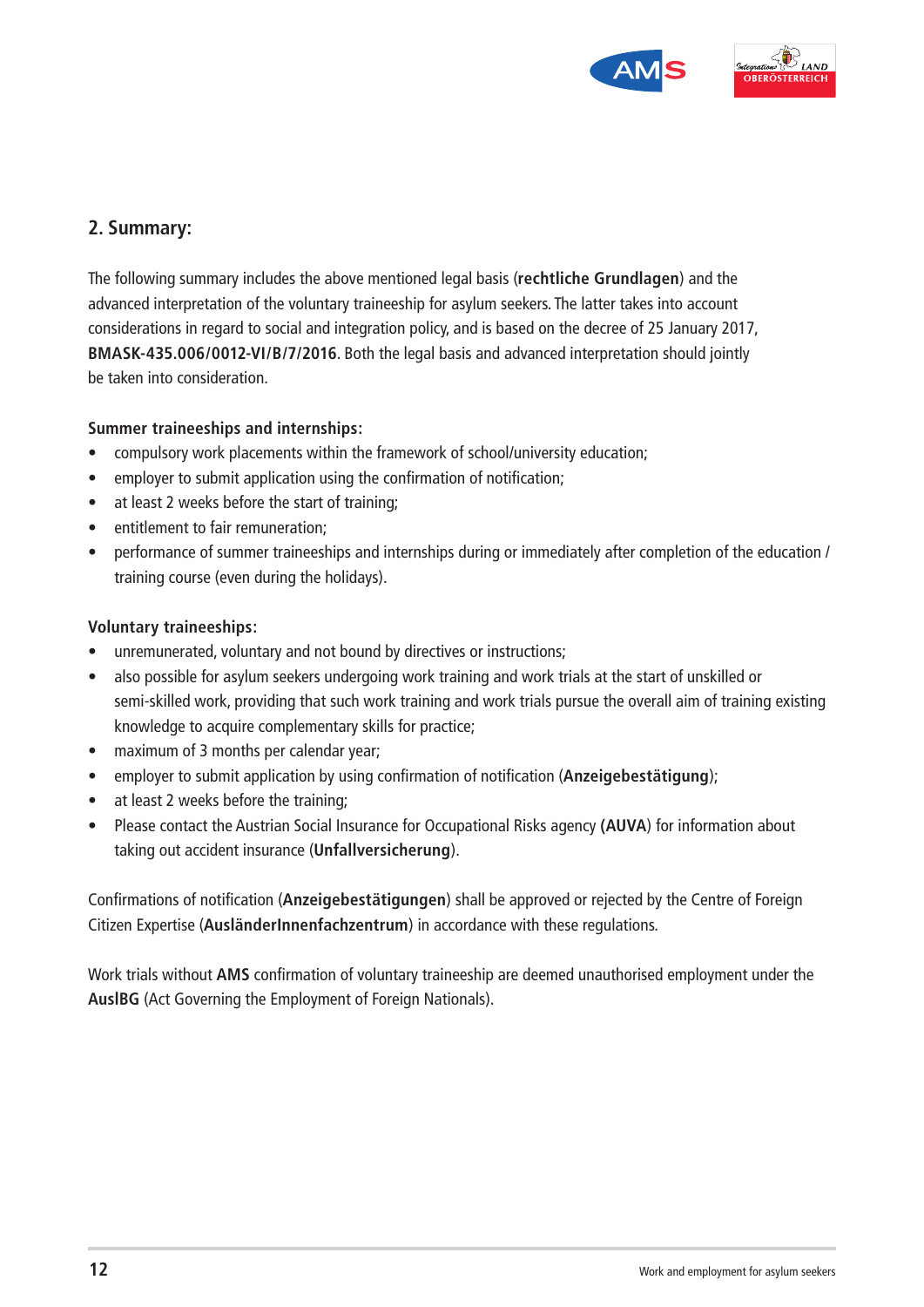



### **7. Service Employment Cheque**

The Service Employment Cheque Act (**Dienstleistungsscheckgesetz**) offers a means of payment and wage remuneration for people who provide simple, typical household services in private homes – on condition that the remuneration does not exceed the monthly low-income threshold in addition to annual leave payments (**Urlaubsersatzleistung**) or share of the special payment (**Sonderzahlungsanteil**).

The Service Employment Cheque (**Dienstleistungsscheck**) is intended for short-term employment (no longer than one month) and can be issued again for the same person for the same duration of time.

The Service Employment Cheque Act legalises such household work. Foreign nationals and asylum seekers can purchase service vouchers online, pass them on to and redeem them with employers.

#### **Note:**

- The Service Employment Cheque scheme applies solely to persons entitled to take up work without issue of an employment permit;
	- **and**
- for asylum seekers who have been admitted for at least 3 months to the asylum procedure.

Under article 1, item 16 of the Directive on the Employment of Foreign Citizens (**§ 1 Z 16 AuslBVO - Ausländerbeschäftigungsverordnung**), foreign nationals who have been admitted to the asylum procedure for at least three months are exempted from the provisions of the Act Governing the Employment of Foreign Nationals (**AuslBG**) with regard to the provision of simple household typical services in private homes, in accordance with article 1, paragraph 1 of the Service Employment Cheque Act (**§ 1 Abs. 1, DLSG - Dienstleistungsscheckgesetz**), Federal Law Gazette, I no. 45/2005.

Upon request, a certificate can be issued for asylum seekers pursuant to section 3, article 8 of the Act Governing the Employment of Foreign Nationals (AuslBG).

### **Service Employment Cheque brochure (in German):**

www.dienstleistungsscheck-online.at/dienstleistungsscheck-webapp/index.jsf

**Please note:** Any source of income must be reported to the Basic Subsistence Unit of the Government of Upper Austria (**Grundversorgungsstelle des Landes OÖ**). In the case of income exceeding  $\in$  110 per month  $(+\infty)$  80 for each additional family member), such income shall be credited to the basic subsistence allowance (**Grundversorgung**).